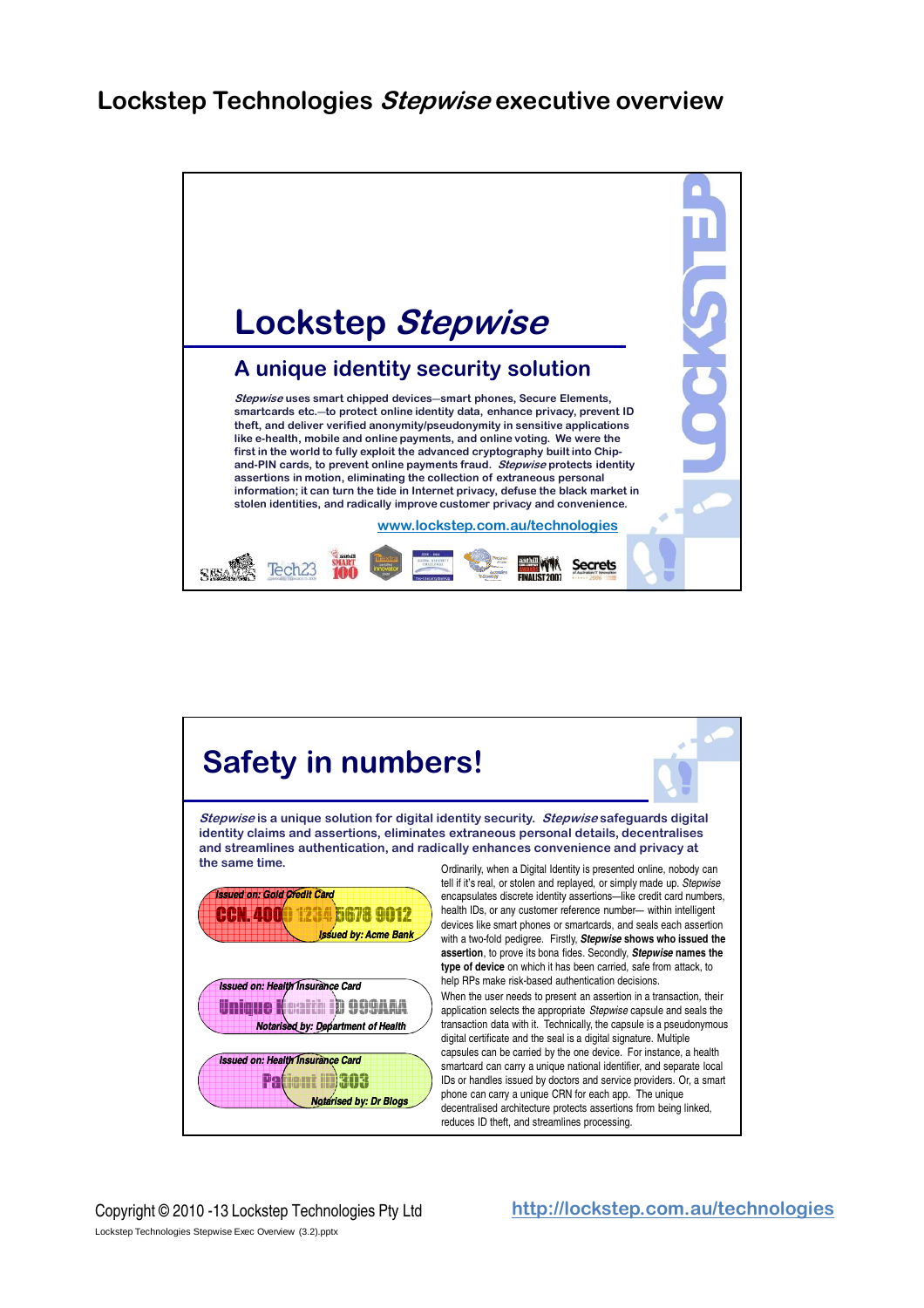

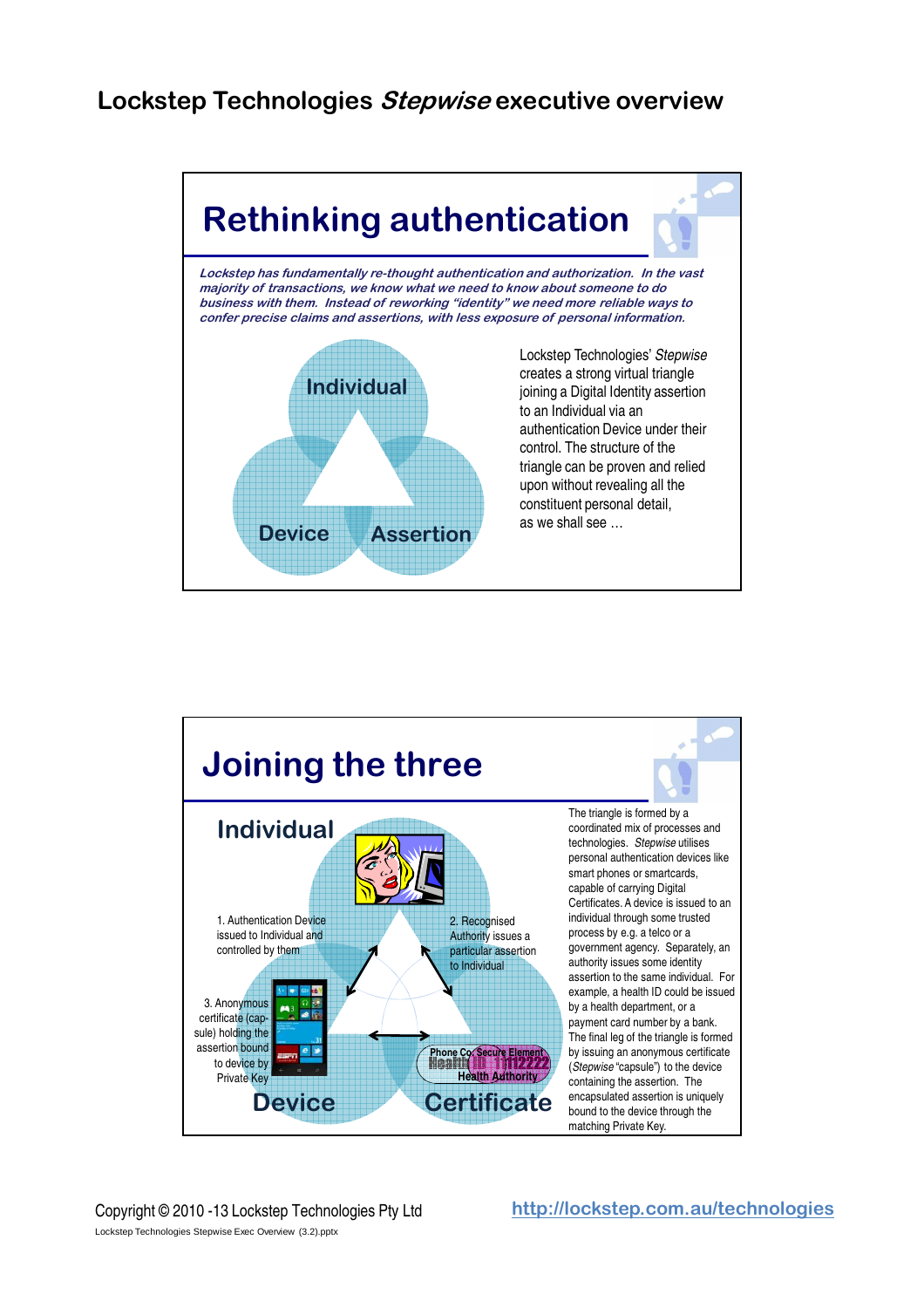

| <b>Stepwise vertical markets</b> |                                                                                                                                                            |                                                                                                                               |                                                                                                                       |                                                                                                                           |  |
|----------------------------------|------------------------------------------------------------------------------------------------------------------------------------------------------------|-------------------------------------------------------------------------------------------------------------------------------|-----------------------------------------------------------------------------------------------------------------------|---------------------------------------------------------------------------------------------------------------------------|--|
|                                  | <b>Financial Services</b>                                                                                                                                  | <b>Healthcare</b>                                                                                                             | <b>Government</b>                                                                                                     | <b>OSN, Gaming</b>                                                                                                        |  |
| <b>Drivers</b><br>es<br>ŠU       | Defeat CNP fraud<br>Customer convenience<br>Simpler processing<br>Improve on 3D Secure<br>Reduce PCI burden<br>Phone wallets online<br><b>CNP</b> payments | Confidentiality<br>Privacy<br>Compliance<br>Medical ID theft<br>Access by patients<br>e-Health records<br><b>Personal EHR</b> | Privacy and Trust<br>Reduce political risk<br>Increase utility & ROI<br>e-Health records<br><b>Anonymous e-voting</b> | Fight avatar theft<br>Age proofing<br>Confidentiality<br>Privacy<br><b>Profile protection</b><br><b>Avatar protection</b> |  |
|                                  | Debit cards online<br>Online account origination                                                                                                           |                                                                                                                               | G <sub>2</sub> C e-commerce                                                                                           | Anonymous age proofing                                                                                                    |  |
| Form factors                     | <b>Smart phones</b><br>Chip-and-PIN cards                                                                                                                  | Govt health cards<br>Private health cards<br><b>Smart phones</b><br><b>Private USB keys</b>                                   | Govt smart ID cards<br>Smart driver licences<br><b>Smart phones</b>                                                   | <b>Smart phones</b><br><b>Private USB keys</b>                                                                            |  |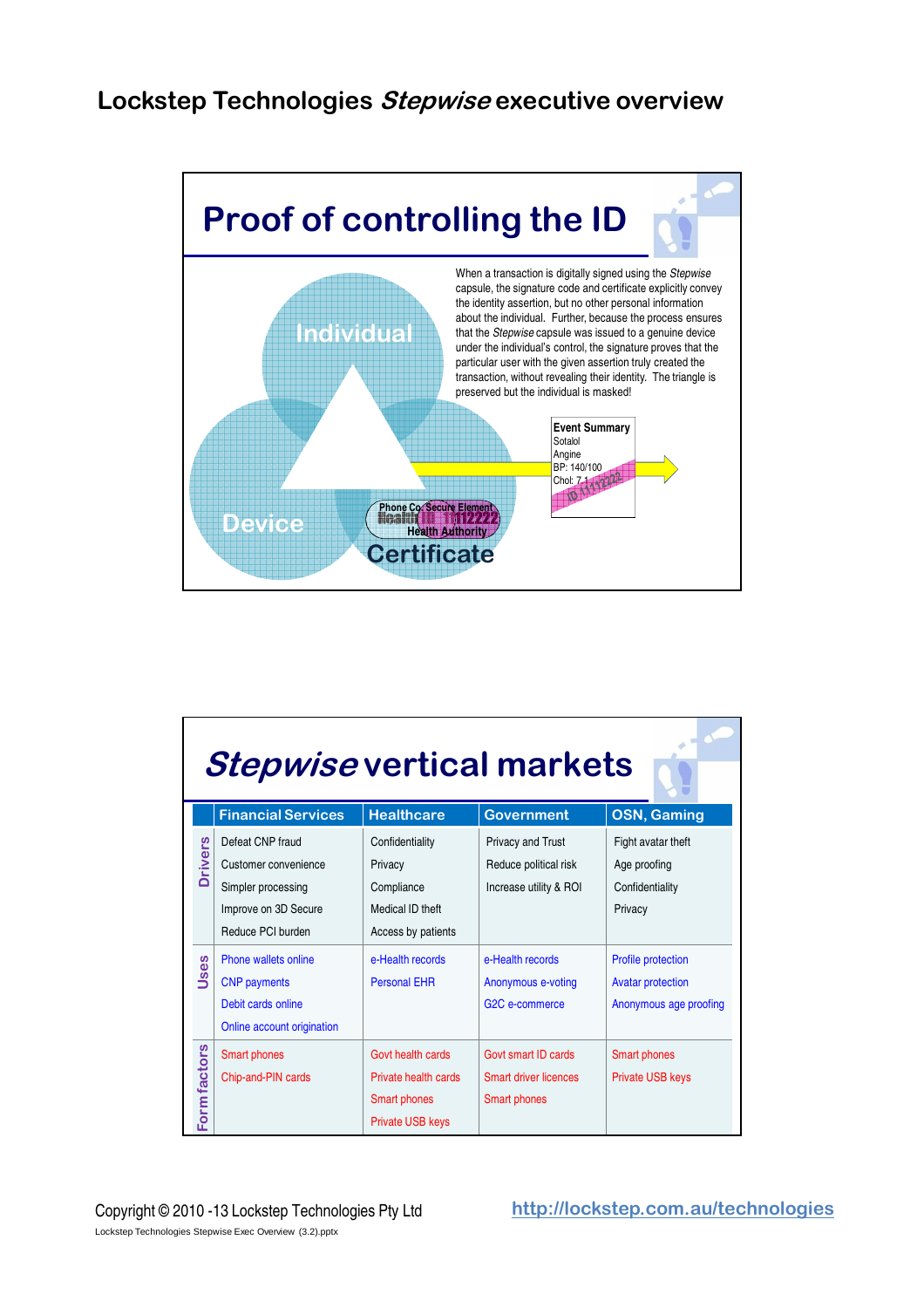

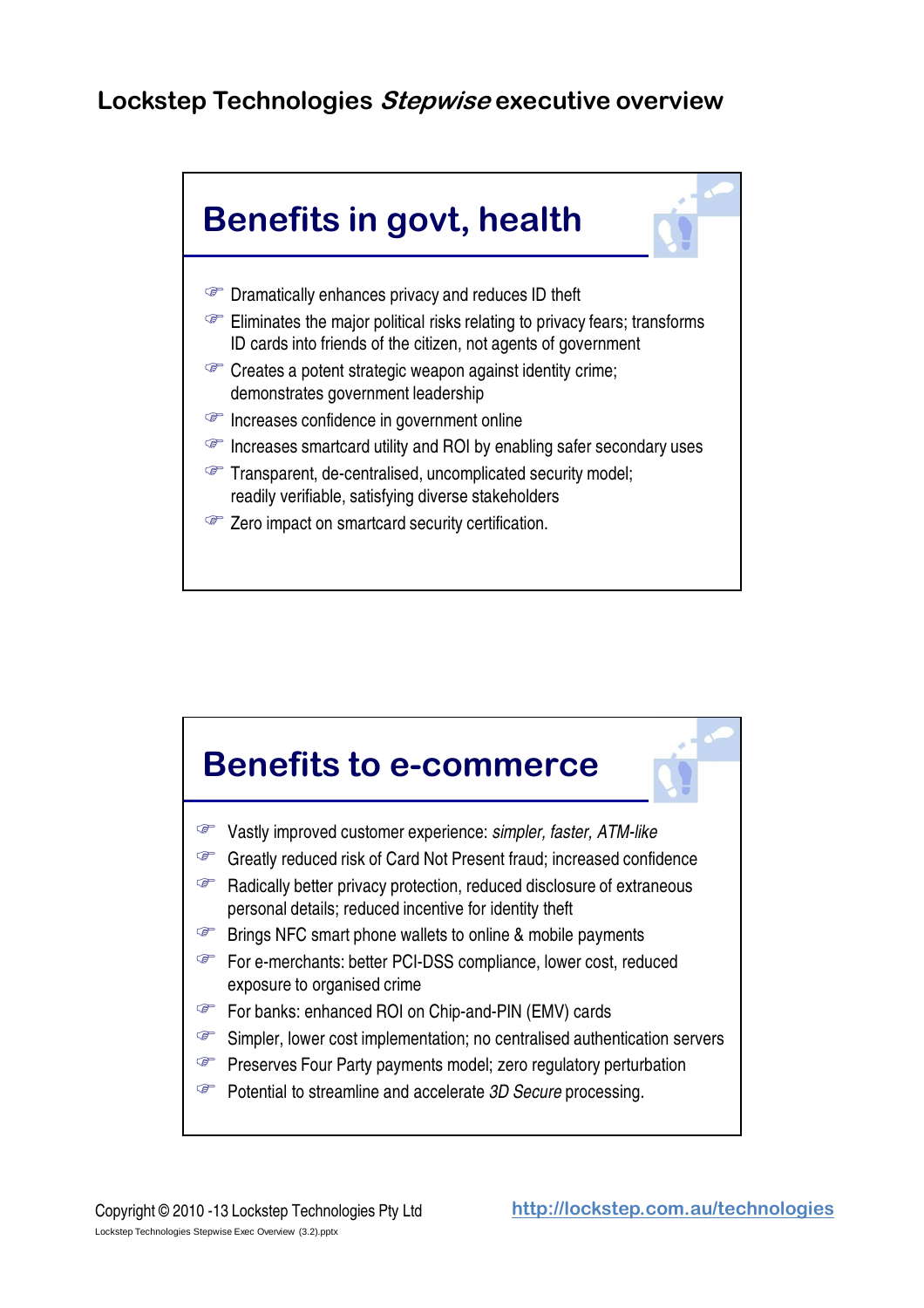

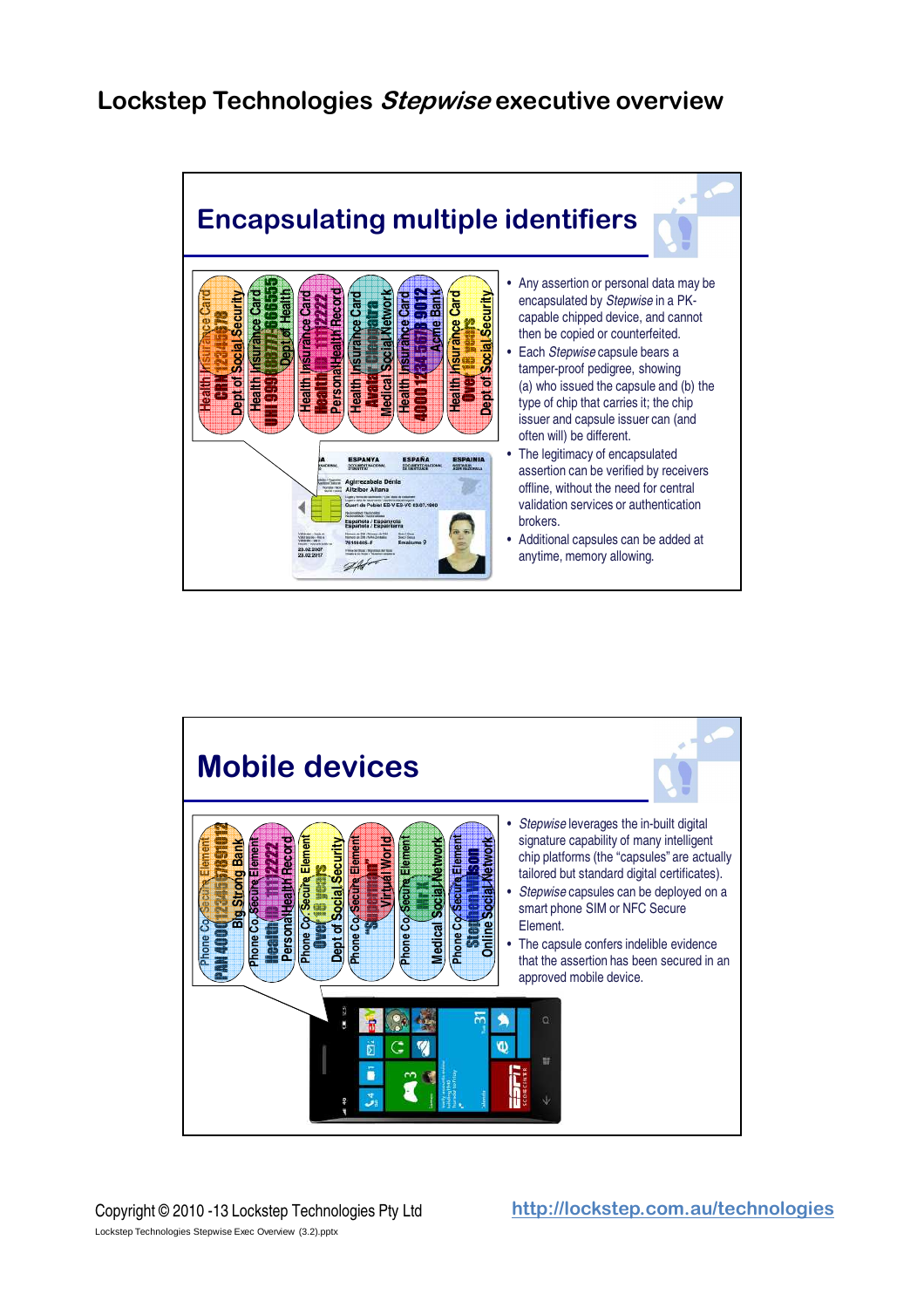

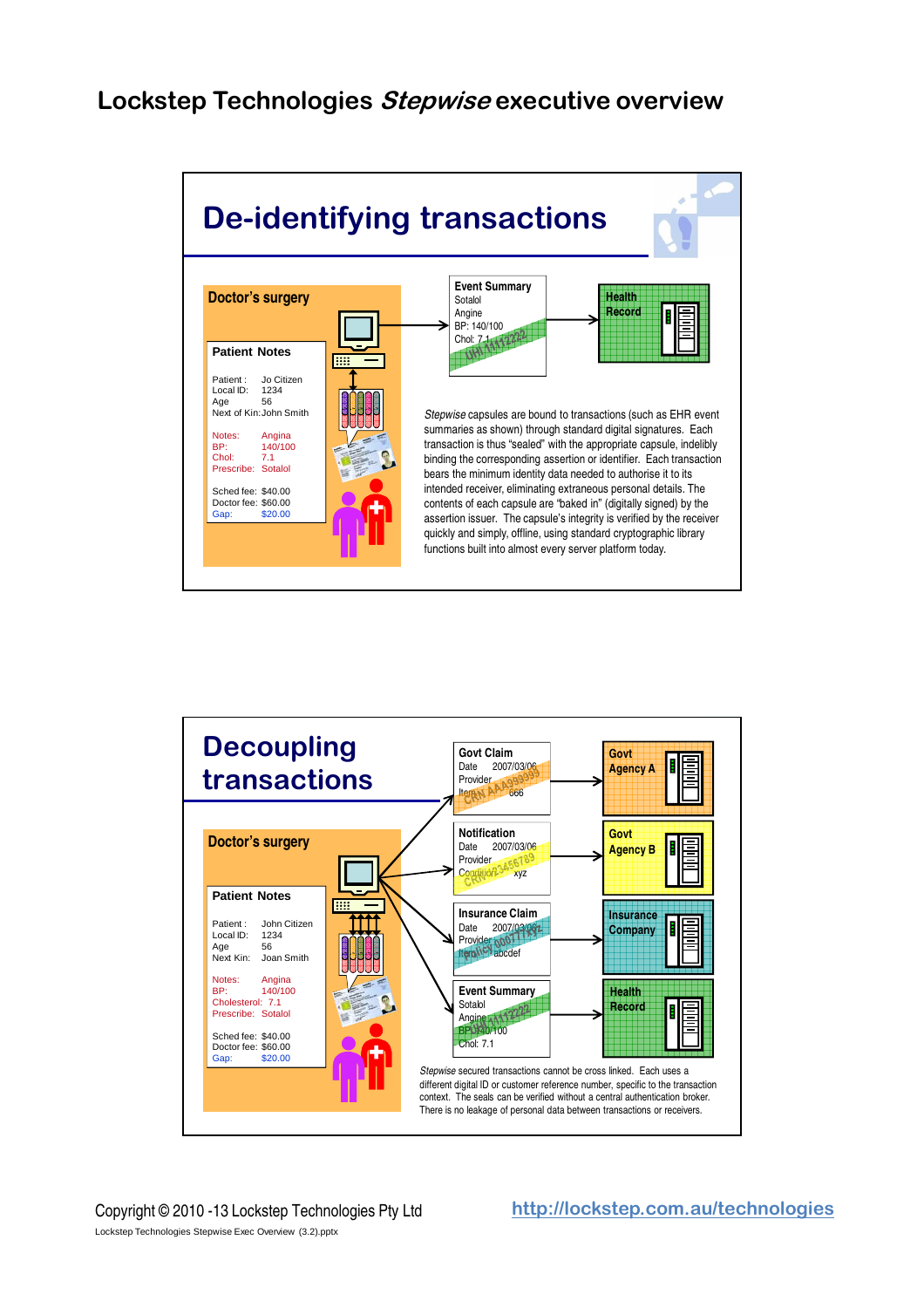

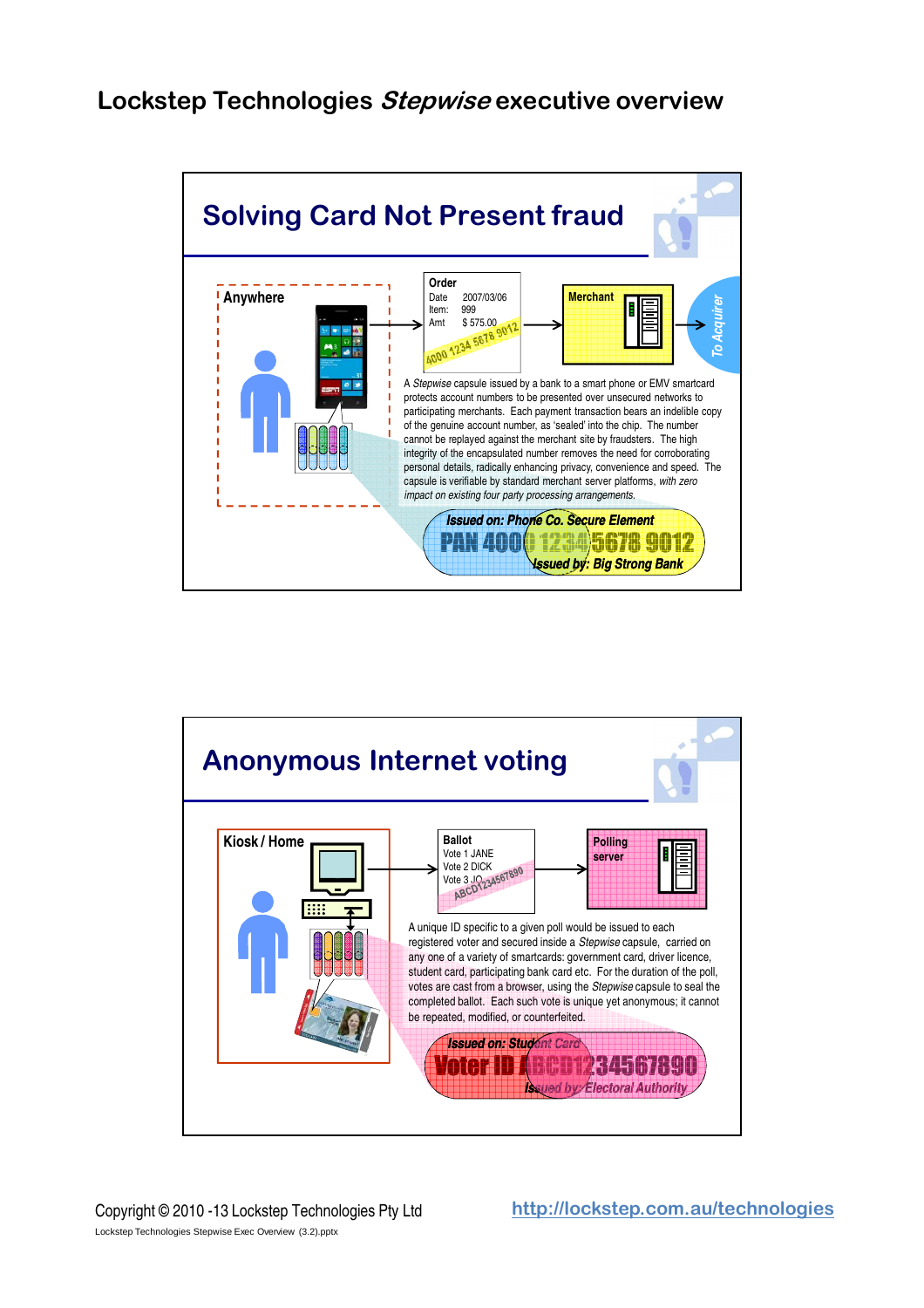

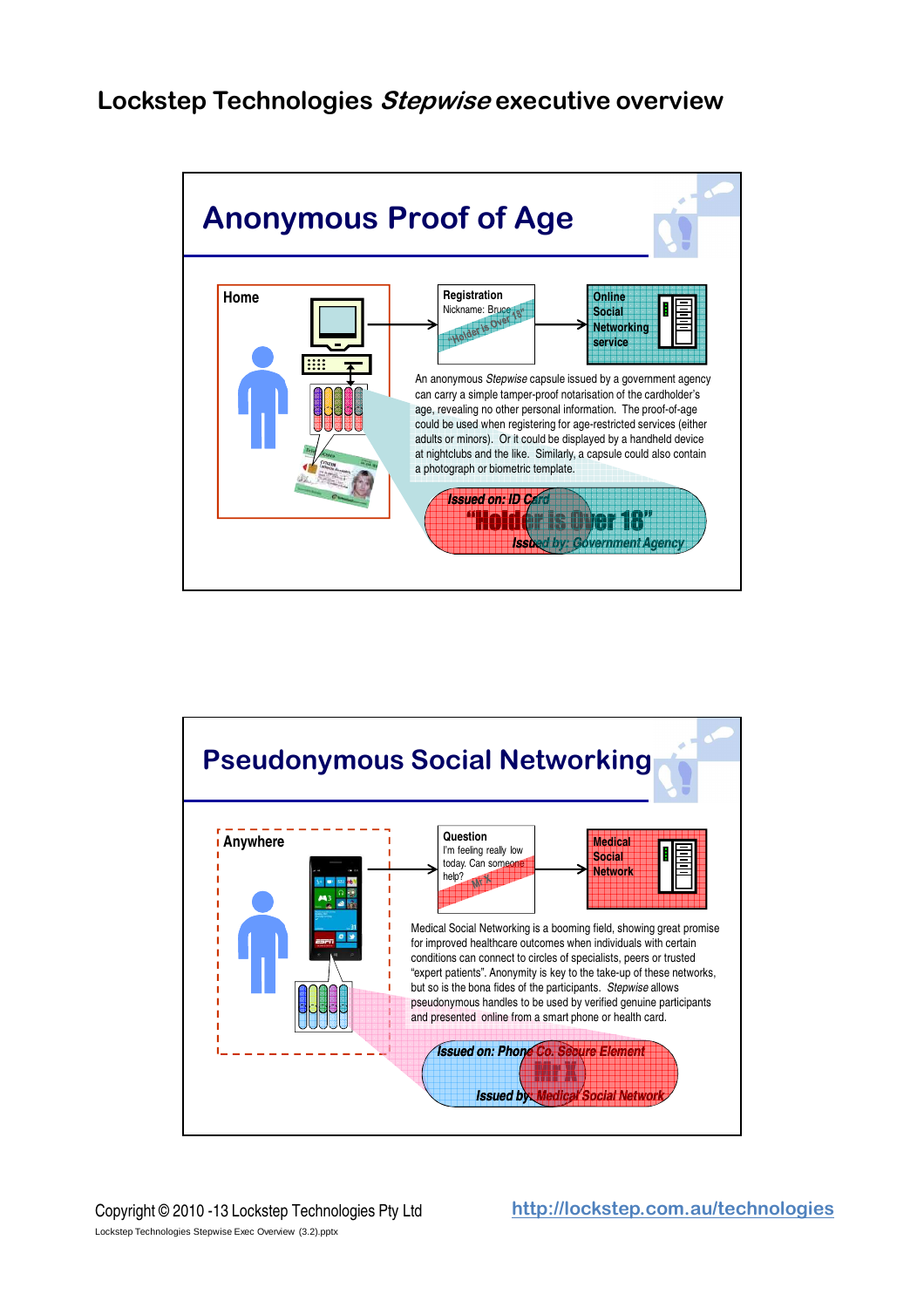| Stepwise market segments                                        | $\overline{a}$ |
|-----------------------------------------------------------------|----------------|
| <b>US Govt PIV</b> employee cards (HSPD-12)                     | 20,000,000     |
| National ID (Hong Kong, Malaysia, Belgium, Mid East, Thailand ) | 100,000,000    |
| Health cards (Austria, France, Germany, Taiwan, Slovenia )      | 200,000,000    |
| <b>Chip &amp; PIN</b> Phase 2 rollouts (DDA chips)              | 100,000,000    |
| <b>Virtual Worlds, MMORPG</b>                                   | 10,000,000     |
| Total (c. 2013)                                                 | 430,000,000    |
| Future national ID cards (India+)                               | 2,000,000,000  |
| <b>Smart driver licences</b>                                    | 100,000,000    |
| <b>Health cards</b>                                             | 300,000,000    |
| <b>Chip &amp; PIN</b> Phase 2 completion (DDA chips)            | 1,000,000,000  |
| M-commerce (smart phone NFC wallets)                            | 500,000,000    |
| <b>OSN, Virtual Worlds, MMORPG</b>                              | 100,000,000    |
| Total (c. 2018)                                                 | 4,000,000,000  |

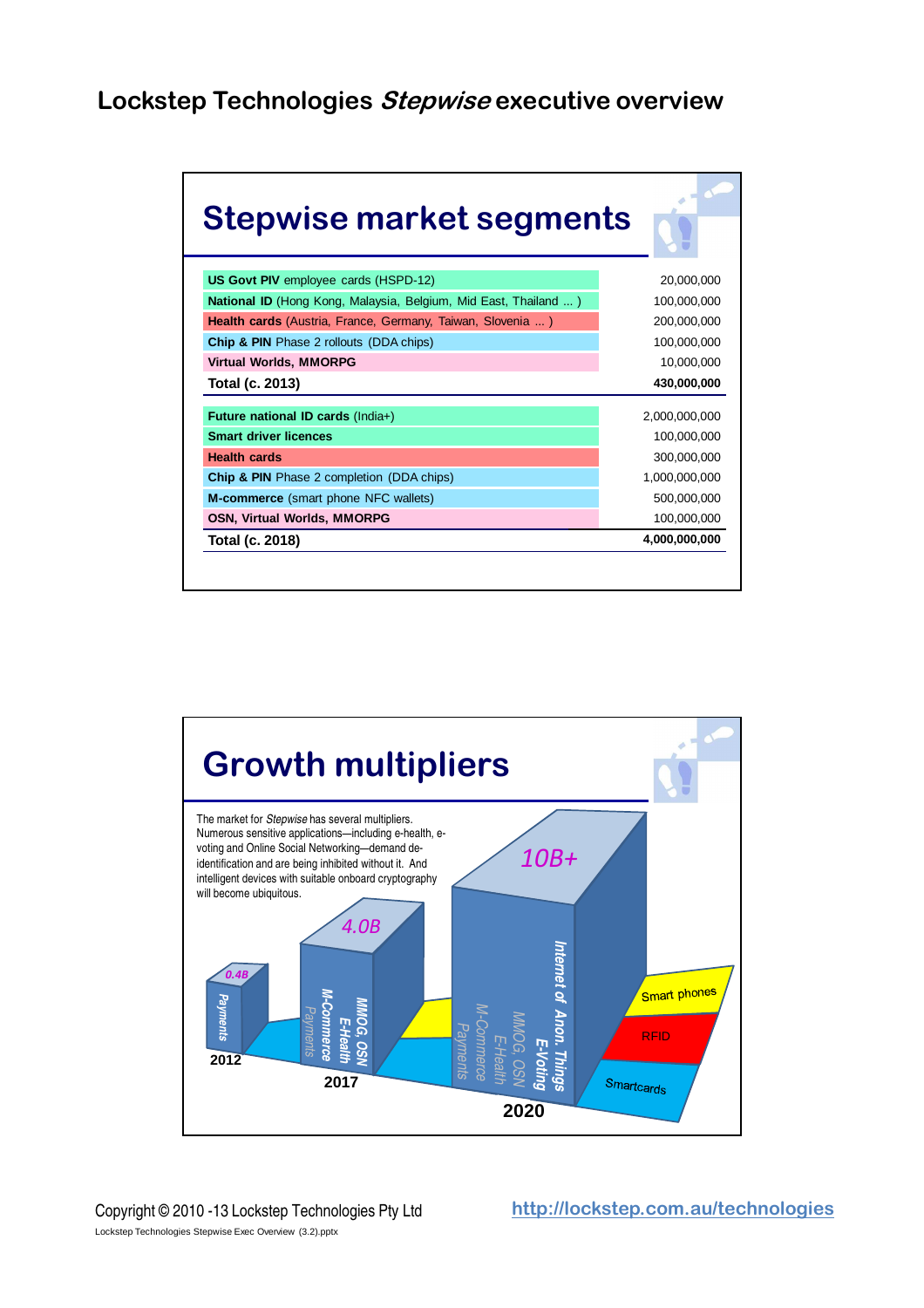